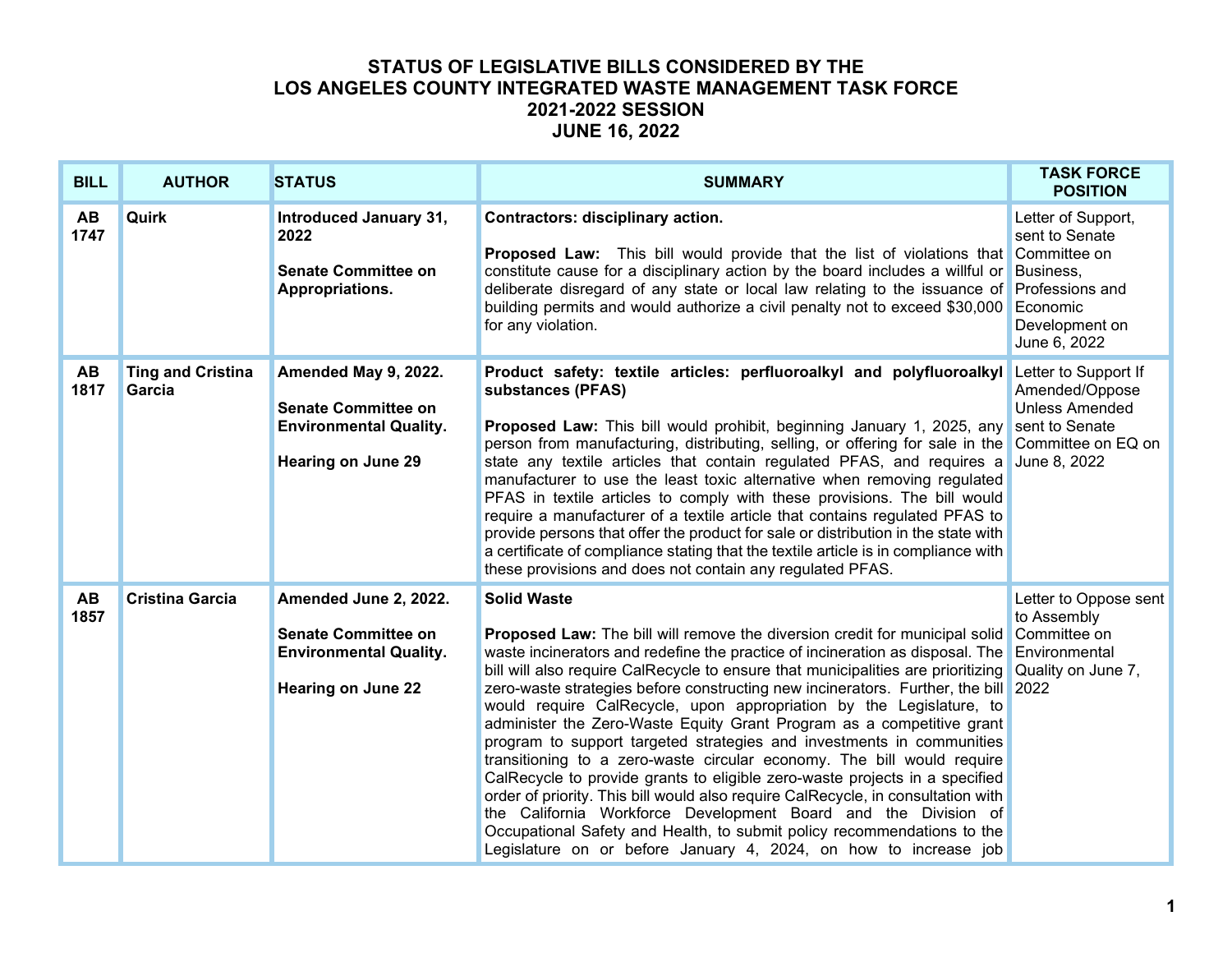| <b>BILL</b>       | <b>AUTHOR</b>       | <b>STATUS</b>                                                                                                     | <b>SUMMARY</b>                                                                                                                                                                                                                                                                                                                                                                                                                                                                                                                                                                                                                                                                                                                                                                                                                                                                                                                                                                                                                                                                                                                                                                                                                                                                                                                                                                                                                                                                                                                                                                                                                                                                                                                                                                                                                                                                                                                                                                                                                                                                                                  | <b>TASK FORCE</b><br><b>POSITION</b>                                         |
|-------------------|---------------------|-------------------------------------------------------------------------------------------------------------------|-----------------------------------------------------------------------------------------------------------------------------------------------------------------------------------------------------------------------------------------------------------------------------------------------------------------------------------------------------------------------------------------------------------------------------------------------------------------------------------------------------------------------------------------------------------------------------------------------------------------------------------------------------------------------------------------------------------------------------------------------------------------------------------------------------------------------------------------------------------------------------------------------------------------------------------------------------------------------------------------------------------------------------------------------------------------------------------------------------------------------------------------------------------------------------------------------------------------------------------------------------------------------------------------------------------------------------------------------------------------------------------------------------------------------------------------------------------------------------------------------------------------------------------------------------------------------------------------------------------------------------------------------------------------------------------------------------------------------------------------------------------------------------------------------------------------------------------------------------------------------------------------------------------------------------------------------------------------------------------------------------------------------------------------------------------------------------------------------------------------|------------------------------------------------------------------------------|
|                   |                     |                                                                                                                   | opportunities and improve labor standards and worker pay related to the<br>zero-waste job sector.                                                                                                                                                                                                                                                                                                                                                                                                                                                                                                                                                                                                                                                                                                                                                                                                                                                                                                                                                                                                                                                                                                                                                                                                                                                                                                                                                                                                                                                                                                                                                                                                                                                                                                                                                                                                                                                                                                                                                                                                               |                                                                              |
| <b>AB</b><br>1985 | <b>Robert Rivas</b> | Amended June 13, 2022<br><b>Senate Committee on</b><br><b>Environmental Quality.</b><br><b>Hearing on June 29</b> | Organic waste: recovered organic waste products procurement Letter of Support,<br>targets: list of available products<br><b>Proposed Law:</b> This bill would require CalRecycle's regulations to allow a<br>local jurisdiction to procure a product made from California, landfill-diverted April 4, 2022<br>recovered organic waste, to comply with specified recovered organic waste<br>product procurement target requirements. The bill would allow a local<br>jurisdiction, in procuring recovered organic waste products, to utilize<br>California-derived recovered organic waste that is processed outside of the<br>state. The bill would require CalRecycle's regulations to also allow a local<br>jurisdiction, in meeting its recovered organic waste product procurement<br>target, to plan and implement specified projects as an alternative to<br>procuring recovered organic waste products, if the local jurisdiction<br>demonstrates to CalRecycle's satisfaction that the project will contribute to<br>a reduction in the level of organic waste that is disposed. The bill would<br>require any penalties imposed by CalRecycle on a local jurisdiction that fails<br>to meet its recovered organic waste procurement target to be imposed<br>pursuant to a specified schedule based on the percentage of the local<br>jurisdiction's recovered organic waste product procurement target achieved.<br>This bill would also require CalRecycle to compile and maintain on its<br>internet website a list, organized by ZIP Code, of information regarding<br>persons or entities that produce and have available in the state organic<br>waste products and update the list at least every 6 months. The bill would<br>require that a person or entity seeking to be on the list send a written request<br>to CalRecycle that includes certain information, including a description of the<br>available organic waste products. The bill would also require CalRecycle to<br>verify the accuracy of the information provided prior to posting the<br>information on its internet website. | sent to Assembly<br>Committee on<br>Appropriations on                        |
| <b>AB</b><br>2048 | Santiago            | Amended June 9, 2022<br><b>Senate Committee on</b><br><b>Appropriations</b><br><b>Hearing June 20</b>             | Solid waste: franchise agreements: database<br><b>Proposed Law:</b> This bill would require a jurisdiction or public agency to post<br>on its internet website all current franchise agreements between contract Committee on<br>solid waste and recycling haulers and the jurisdiction or the public agency.<br>Requires the jurisdiction and the public agency to provide to CalRecycle the April 28, 2022                                                                                                                                                                                                                                                                                                                                                                                                                                                                                                                                                                                                                                                                                                                                                                                                                                                                                                                                                                                                                                                                                                                                                                                                                                                                                                                                                                                                                                                                                                                                                                                                                                                                                                    | Letter to Oppose<br>Unless Amended,<br>sent to Assembly<br>Appropriations on |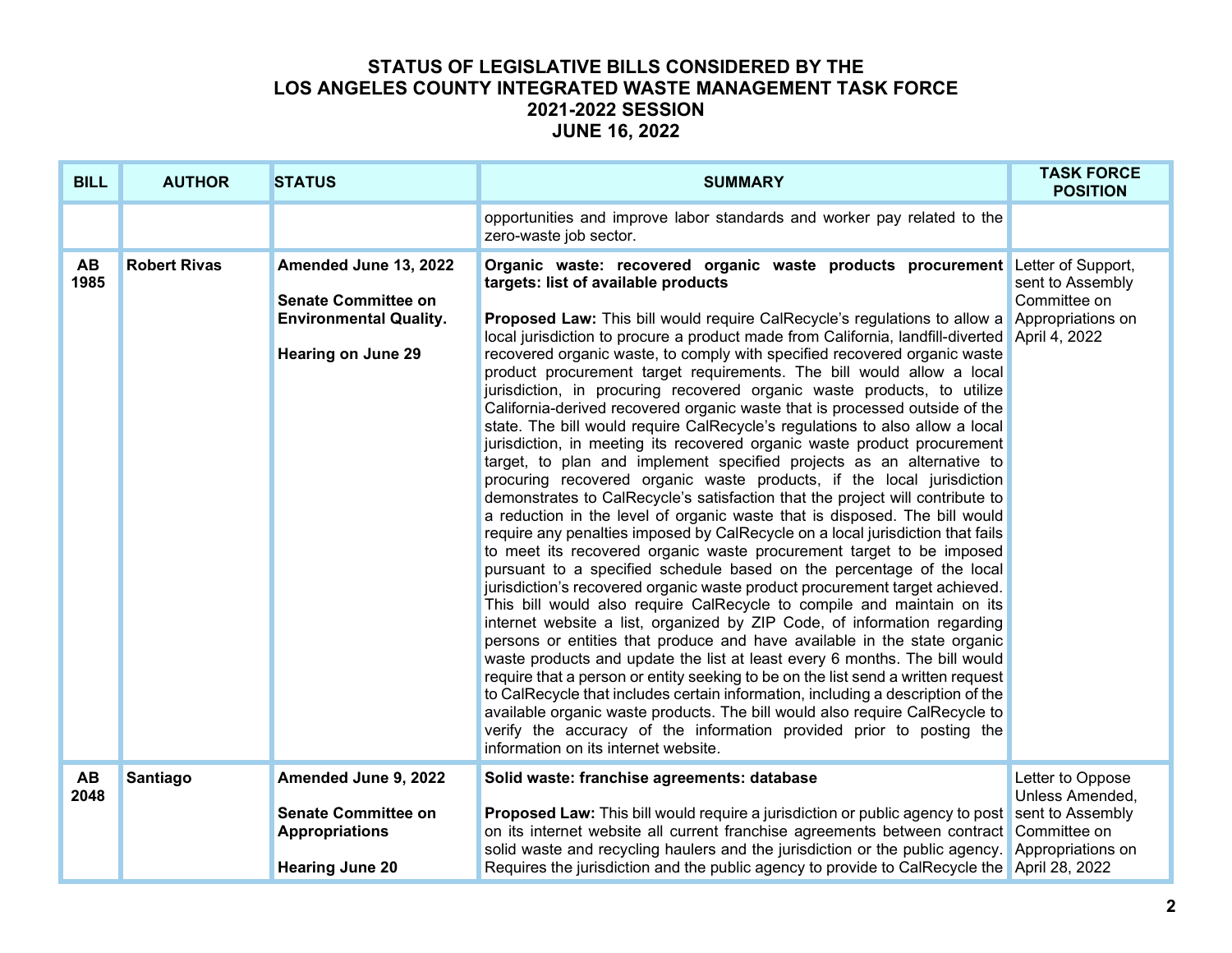| <b>BILL</b>       | <b>AUTHOR</b>      | <b>STATUS</b>                                                                                                    | <b>SUMMARY</b>                                                                                                                                                                                                                                                                                                                                                                                                                                                                                                                                                                                                                                                                                                                                                                                                                                                                                                                                                                                                                                                                                                                                                                                                                                                                                                                                                 | <b>TASK FORCE</b><br><b>POSITION</b>                                                     |
|-------------------|--------------------|------------------------------------------------------------------------------------------------------------------|----------------------------------------------------------------------------------------------------------------------------------------------------------------------------------------------------------------------------------------------------------------------------------------------------------------------------------------------------------------------------------------------------------------------------------------------------------------------------------------------------------------------------------------------------------------------------------------------------------------------------------------------------------------------------------------------------------------------------------------------------------------------------------------------------------------------------------------------------------------------------------------------------------------------------------------------------------------------------------------------------------------------------------------------------------------------------------------------------------------------------------------------------------------------------------------------------------------------------------------------------------------------------------------------------------------------------------------------------------------|------------------------------------------------------------------------------------------|
|                   |                    |                                                                                                                  | direct electronic link to those posted agreements. Requires CalRecycle to<br>create and maintain a publicly accessible database that provides direct<br>electronic links to those posted franchise agreements.                                                                                                                                                                                                                                                                                                                                                                                                                                                                                                                                                                                                                                                                                                                                                                                                                                                                                                                                                                                                                                                                                                                                                 |                                                                                          |
| <b>AB</b><br>2208 | <b>Kalra</b>       | Amended May 25, 2022<br>Senate Floor, third<br>reading                                                           | Fluorescent lamps: sale and distribution: prohibition<br>Proposed Law: This bill would prohibit, on and after January 1, 2024, a on Environmental<br>compact fluorescent lamp and, on and after January 1, 2025, a linear<br>fluorescent lamp from being offered for final sale, sold at final sale, or<br>distributed in this state as a new manufactured product. The bill would<br>exempt various lamps that meet specified criteria from that prohibition,<br>including lamps used for image capture and projection and lamps used for<br>disinfection.                                                                                                                                                                                                                                                                                                                                                                                                                                                                                                                                                                                                                                                                                                                                                                                                    | Letter of Support sent<br>to Senate Committee<br>Quality on<br>May 24, 2022              |
| <b>AB</b><br>2374 | <b>Bauer-Kahan</b> | <b>Amended April 7, 2022</b><br><b>Senate Committee on</b><br>Appropriations.                                    | Crimes against public health and safety: illegal dumping.<br><b>Proposed Law:</b> This bill would increase the maximum fine for the dumping<br>of commercial quantities of waste by a business that employs more than 10<br>employees from \$3,000 to \$5000 for the first conviction, from \$6,000 to<br>\$10,000 for the second conviction, and from \$10,000 to \$20,000 for the third<br>and any subsequent convictions. The bill would require a court, when<br>imposing a fine, to consider the defendant's ability to pay. Would also<br>require, instead of authorize, the court to order a person convicted of<br>dumping commercial quantities of waste to remove, or pay for the removal<br>of, the waste matter that was illegally dumped; requires the court to notify<br>the issuing entity of certain professional or business licenses or permits held<br>by the convicted person, that are related to the illegal dumping activity for<br>which the person has been convicted, if applicable, and would require those<br>entities to post information regarding these convictions on their internet<br>website. The bill would retain the authorization for the court to order the<br>defendant to pay for cleanup or perform specified community service but<br>would remove the requirement that it be ordered as a condition of probation. | Letter of Support,<br>sent to Senate<br>Committee on Public<br>Safety on<br>June 1, 2022 |
| <b>AB</b><br>2440 | Irwin              | Amended June 8, 2022<br><b>Senate Committee on</b><br><b>Environmental Quality.</b><br><b>Hearing on June 28</b> | Responsible Battery Recycling Act of 2022.<br><b>Proposed Law:</b> This bill would make the Rechargeable Battery Recycling<br>Act of 2006 and the Cell Phone Recycling Act of 2004 inoperative as of Environmental<br>September 30, 2026, would repeal those acts as of January 1, 2027. Would<br>enact the Responsible Battery Recycling Act of 2022, which would require                                                                                                                                                                                                                                                                                                                                                                                                                                                                                                                                                                                                                                                                                                                                                                                                                                                                                                                                                                                     | Letter of Support,<br>sent to Senate<br>Committee on<br><b>Quality and Senate</b>        |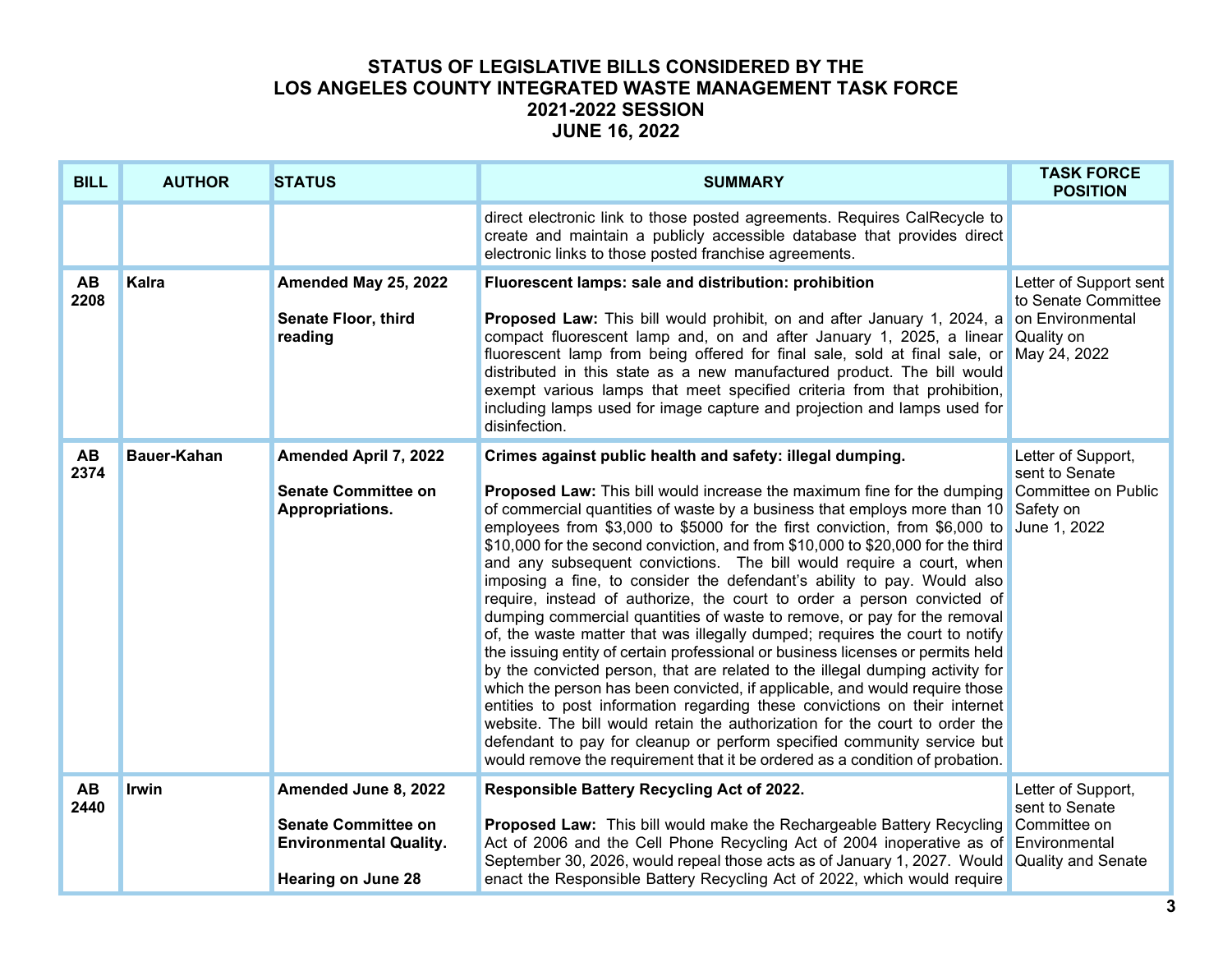| <b>BILL</b> | <b>AUTHOR</b>  | <b>STATUS</b>                                                                                                                                     | <b>SUMMARY</b>                                                                                                                                                                                                                                                                                                                                                                                                                                                                                                                                                                                                                                                                                                                                                                                                                                                                                                                                                                                                                                                                                                                                                                                                                                                                                                                                                                                                           | <b>TASK FORCE</b><br><b>POSITION</b>                 |
|-------------|----------------|---------------------------------------------------------------------------------------------------------------------------------------------------|--------------------------------------------------------------------------------------------------------------------------------------------------------------------------------------------------------------------------------------------------------------------------------------------------------------------------------------------------------------------------------------------------------------------------------------------------------------------------------------------------------------------------------------------------------------------------------------------------------------------------------------------------------------------------------------------------------------------------------------------------------------------------------------------------------------------------------------------------------------------------------------------------------------------------------------------------------------------------------------------------------------------------------------------------------------------------------------------------------------------------------------------------------------------------------------------------------------------------------------------------------------------------------------------------------------------------------------------------------------------------------------------------------------------------|------------------------------------------------------|
|             |                |                                                                                                                                                   | producers, either individually or through a stewardship organization, to Committee on<br>establish a stewardship program for the collection and recycling of covered Judiciary on<br>batteries and covered battery-embedded products. The bill would require a June 6, 2022<br>producer or stewardship organization to develop a stewardship plan and<br>would prescribe the standards and elements required to be contained in a<br>stewardship plan for covered batteries and in a stewardship plan for covered<br>battery-embedded products. The bill would require CalRecycle, on or before<br>January 1, 2025, and in consultation with the DTSC, to adopt regulations to<br>implement the act. The bill would require a stewardship organization or<br>producer to have a complete stewardship plan approved by CalRecycle no<br>later than 18 months after the effective date of the regulations adopted by<br>the department in order for the stewardship organization or producer to be<br>in compliance with the act. This bill would impose an administrative civil<br>penalty on a stewardship organization, producer, manufacturer, distributor,<br>retailer, importer, recycler, or collection site in violation of the act not to<br>exceed \$10,000 per day, unless the violation is intentional, knowing, or<br>reckless, then in that case not to exceed \$50,000 per day. (Companion bill<br>SB 1215) |                                                      |
| AB<br>2784  | Ting and Irwin | Amended May 19, 2022<br><b>Senate Committee on</b><br><b>Environmental Quality</b><br>and Committee on<br>Judiciary.<br><b>Hearing on June 28</b> | Solid waste: thermoform plastic containers: postconsumer<br>thermoform recycled plastic.<br>Proposed Law: This bill would require the total thermoform plastic Appropriations on<br>containers sold or imported by a food or beverage producer, to contain April 28, 2022<br>specified amounts of postconsumer thermoform recycled plastic based on a<br>tiered plan commencing January 1, 2025; no less than 20% or 30%<br>postconsumer recycled plastic per year on and after July 1, 2030. The bill<br>would require certain importers and manufacturers of thermoform plastic<br>containers to register and pay a fee to CalRecycle and would require those<br>entities and certain purchasers and exporters to report specified sales and<br>other information. This bill would authorize CalRecycle to conduct audits and<br>investigations and take any enforcement action against a food or beverage<br>producer to ensure compliance. The bill would impose annual administrative<br>penalties in a specified amount, calculated and authorized to be adjusted by<br>CalRecycle for violations. The bill would require collected administrative<br>penalties to be deposited into the Thermoform Recycling Enhancement<br>Penalty Account, which the bill would create.                                                                                                                                         | Letter of Support,<br>sent to Senate<br>Committee on |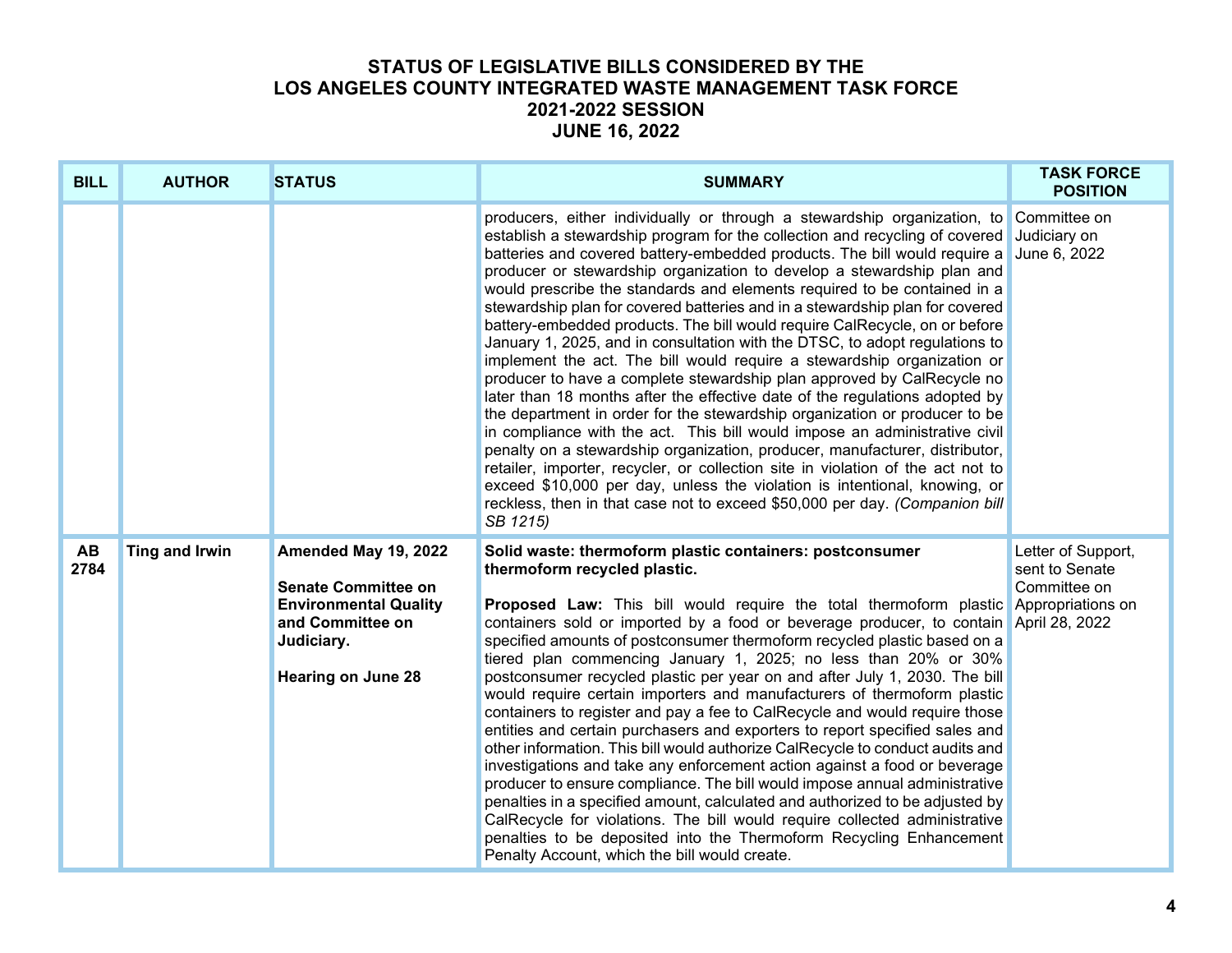| <b>BILL</b>      | <b>AUTHOR</b>                      | <b>STATUS</b>                                                                                    | <b>SUMMARY</b>                                                                                                                                                                                                                                                                                                                                                                                                                                                                                                                                                                                                                                                                                                                                                                                                                                                                                                                                                                                                                                                                                                                                                                                                           | <b>TASK FORCE</b><br><b>POSITION</b>                      |
|------------------|------------------------------------|--------------------------------------------------------------------------------------------------|--------------------------------------------------------------------------------------------------------------------------------------------------------------------------------------------------------------------------------------------------------------------------------------------------------------------------------------------------------------------------------------------------------------------------------------------------------------------------------------------------------------------------------------------------------------------------------------------------------------------------------------------------------------------------------------------------------------------------------------------------------------------------------------------------------------------------------------------------------------------------------------------------------------------------------------------------------------------------------------------------------------------------------------------------------------------------------------------------------------------------------------------------------------------------------------------------------------------------|-----------------------------------------------------------|
| <b>SB 38</b>     | Wieckowski                         | <b>Amended February 14,</b><br>2022<br><b>Assembly Committee on</b><br><b>Natural Resources.</b> | Beverage containers.<br><b>Proposed Law:</b> This bill would require beverage manufacturers in the state<br>to form a beverage container stewardship organization with a state goal of August 18, 2021<br>90 percent redemption rate for beverage containers. Repeals the \$100<br>payment for stores to exempt themselves in unserved zones. Reverse<br>vending machines must have the same hours as the nearby stores they are<br>providing service for. Allows increasing CRV rates for containers that don't<br>have a high redemption rate. The Stewardship organization would establish<br>a payment system to ensure the processor is not operating at a loss. Allows<br>waste reduction facilities to be paid for CRV. Non-redeemed CRV funds<br>would be used to administer the beverage container stewardship program.<br>Repeals certain annual disbursements that are made by CalRecycle under<br>the act and would limit moneys received by CalRecycle under the program<br>to penalties for violating these provisions and charges to fund CalRecycle's<br>administration of the program. Requires the organization to establish no less<br>than 10,000 points of redemption in the state by July 1, 2027. | Letter of Concern<br>was sent to Senator<br>Wieckowski on |
| <b>SB 45</b>     | <b>Portantino</b>                  | Amended January 3, 2022<br><b>Assembly Committee on</b><br>Appropriations.                       | Short-lived climate pollutants: organic waste reduction goals: local<br>jurisdiction assistance.<br>Proposed Law: Would require CalRecycle, in consultation with the Air<br>Resources Board, to provide assistance to local jurisdictions, including but<br>not limited to, any funding appropriated by the Legislature in the annual<br>Budget Act, to assist local agencies to comply with provisions, including any<br>regulations adopted by CalRecycle.                                                                                                                                                                                                                                                                                                                                                                                                                                                                                                                                                                                                                                                                                                                                                             | Support In Concept                                        |
| <b>SB 54</b>     | Allen, Stern, and<br><b>Wiener</b> | <b>Amended February 25,</b><br>2021.<br><b>Assembly Committee</b><br><b>Natural Resources.</b>   | <b>Plastic Pollution Producer Responsibility Act.</b><br>Proposed Law: This bill would establish the Plastic Pollution Producer Committee on<br>Responsibility Act, which would prohibit producers of single-use, disposable Natural Resources on<br>packaging or single-use, disposable food service ware products from May 11, 2022<br>offering for sale, selling, distributing, or importing in or into the state such<br>packaging or products that are manufactured on or after January 1, 2032,<br>unless they are recyclable or compostable.                                                                                                                                                                                                                                                                                                                                                                                                                                                                                                                                                                                                                                                                      | Letter of Support,<br>sent to Senate                      |
| <b>SB</b><br>833 | <b>Dodd and Stern</b>              | Amended March 21, 2022                                                                           | <b>Community Energy Resilience Act of 2022</b>                                                                                                                                                                                                                                                                                                                                                                                                                                                                                                                                                                                                                                                                                                                                                                                                                                                                                                                                                                                                                                                                                                                                                                           | Letter of Support,<br>sent to Assembly<br>Committee on    |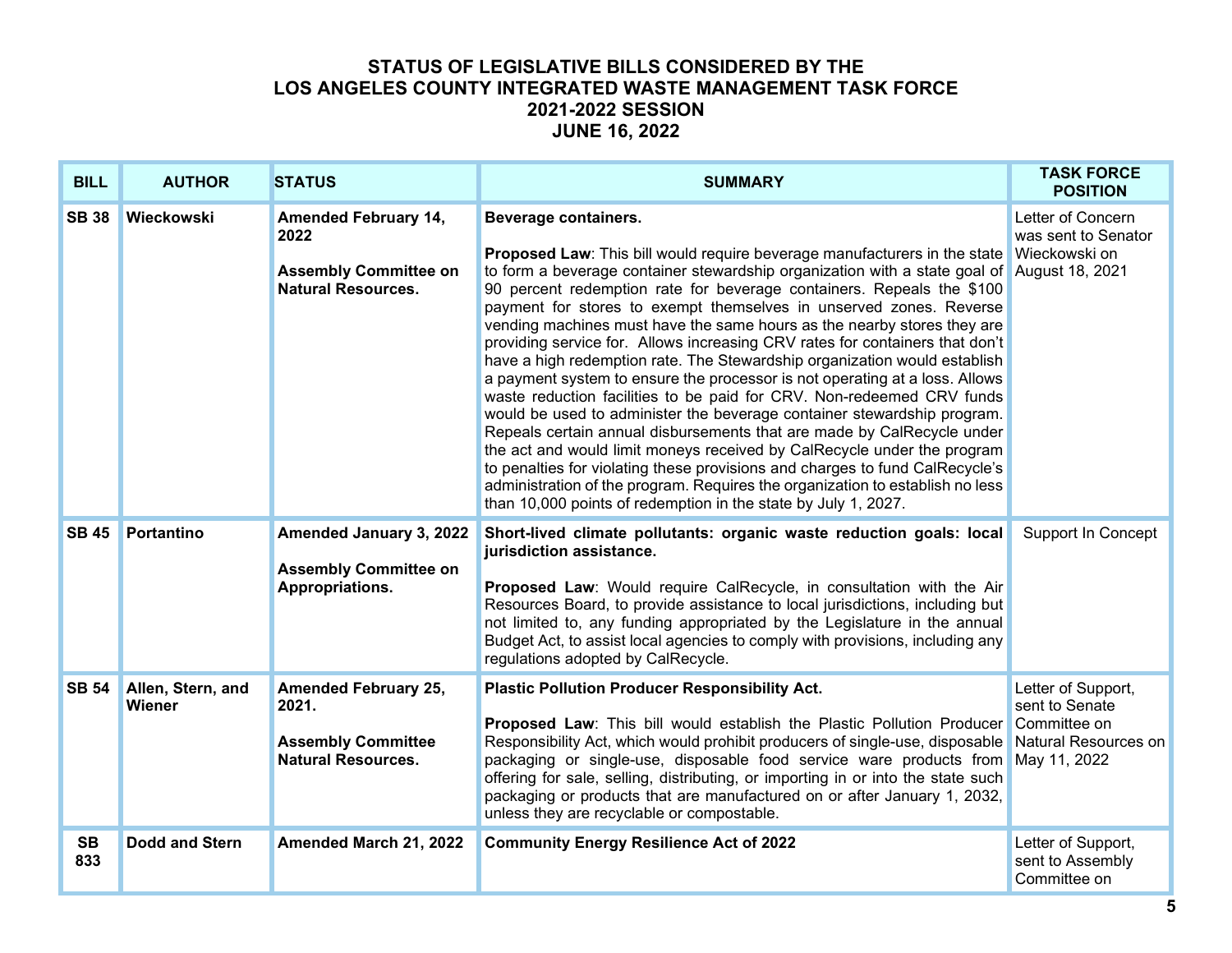| <b>BILL</b>       | <b>AUTHOR</b>                        | <b>STATUS</b>                                                                                                  | <b>SUMMARY</b>                                                                                                                                                                                                                                                                                                                                                                                                                                                                                                                                                                                                                                                                                                                                                                                                                                                                                                                                                                                                                                                                                                                                                                                                                                                                                                                                                 | <b>TASK FORCE</b><br><b>POSITION</b>    |
|-------------------|--------------------------------------|----------------------------------------------------------------------------------------------------------------|----------------------------------------------------------------------------------------------------------------------------------------------------------------------------------------------------------------------------------------------------------------------------------------------------------------------------------------------------------------------------------------------------------------------------------------------------------------------------------------------------------------------------------------------------------------------------------------------------------------------------------------------------------------------------------------------------------------------------------------------------------------------------------------------------------------------------------------------------------------------------------------------------------------------------------------------------------------------------------------------------------------------------------------------------------------------------------------------------------------------------------------------------------------------------------------------------------------------------------------------------------------------------------------------------------------------------------------------------------------|-----------------------------------------|
|                   |                                      | <b>Assembly Committee on</b><br><b>Utilities and Energy.</b><br><b>Hearing on June 29</b>                      | <b>Proposed Law:</b> The Community Energy Resilience Act of 2022, would Utilities and Energy<br>require the State Energy Resources Conservation and Development on June 7, 2022<br>Commission to develop community energy resilience plans that help achieve<br>energy resilience objectives and state clean energy and air quality goals.<br>The bill would require a plan to, among other things, identify critical facilities,<br>facilities where the construction of microgrids or other distributed energy<br>sources could meet local resilience needs, and potential funding sources for<br>implementing projects in the plan, include a process for the expedited permit<br>review of distributed energy resources by the local government, and<br>demonstrate consistency with the city, county, or city and county general<br>plan and other local government planning documents. Requires a plan to,<br>among other things, identify critical facilities, locations and facilities where<br>the construction of microgrids or other distributed energy sources could meet<br>local resilience needs, and potential funding sources for implementing<br>projects in the plan. As a condition of receiving grant funding, the bill would<br>require a local government to submit its plan to the commission within 6<br>months of adopting the plan. |                                         |
| <b>SB</b><br>1046 | <b>Eggman and</b><br><b>Gonzalez</b> | Amended June 13, 2022<br><b>Assembly Committee on</b><br><b>Natural Resources</b><br><b>Hearing on June 20</b> | Solid waste: precheckout bags<br><b>Proposed Law:</b> Prohibits, on and after January 1, 2025, a store from Assembly Committee<br>providing a precheckout bag to a customer if the bag is not either a on Natural Resources<br>compostable or a recycled paper bag. The bill would define a "precheckout on June 1, 2022<br>bag" for this purpose to mean a bag provided to a customer before the<br>customer reaches the point of sale, that is designed to protect a purchased<br>item from damaging or contaminating other purchased items in a checkout<br>bag, or to contain an unwrapped food item. This bill would define the term<br>"implies" for that purpose to include using green, beige, or brown tinting or<br>color schemes on a plastic precheckout or carryout bag that is not eligible to<br>be labeled with the terms "compostable" or "home compostable."                                                                                                                                                                                                                                                                                                                                                                                                                                                                                 | Letter of Support if<br>Amended sent to |
| <b>SB</b><br>1187 | Kamlager                             | Amended May 19, 2022<br><b>Assembly Committee on</b><br><b>Natural Resources.</b><br><b>Hearing on June 20</b> | Fabric recycling: pilot project.<br>Proposed Law: Would require CalRecycle to establish a temporary pilot Committee on<br>project of up to 3 years located in the Counties of Los Angeles and Ventura Natural Resources on<br>in partnership with garment manufacturers in order to study and report on June 7, 2022<br>the feasibility of recycling fabric. The bill would require the pilot project to be<br>submitted by an applicant jurisdiction and designed to create a circular                                                                                                                                                                                                                                                                                                                                                                                                                                                                                                                                                                                                                                                                                                                                                                                                                                                                        | Letter of Support,<br>sent to Assembly  |